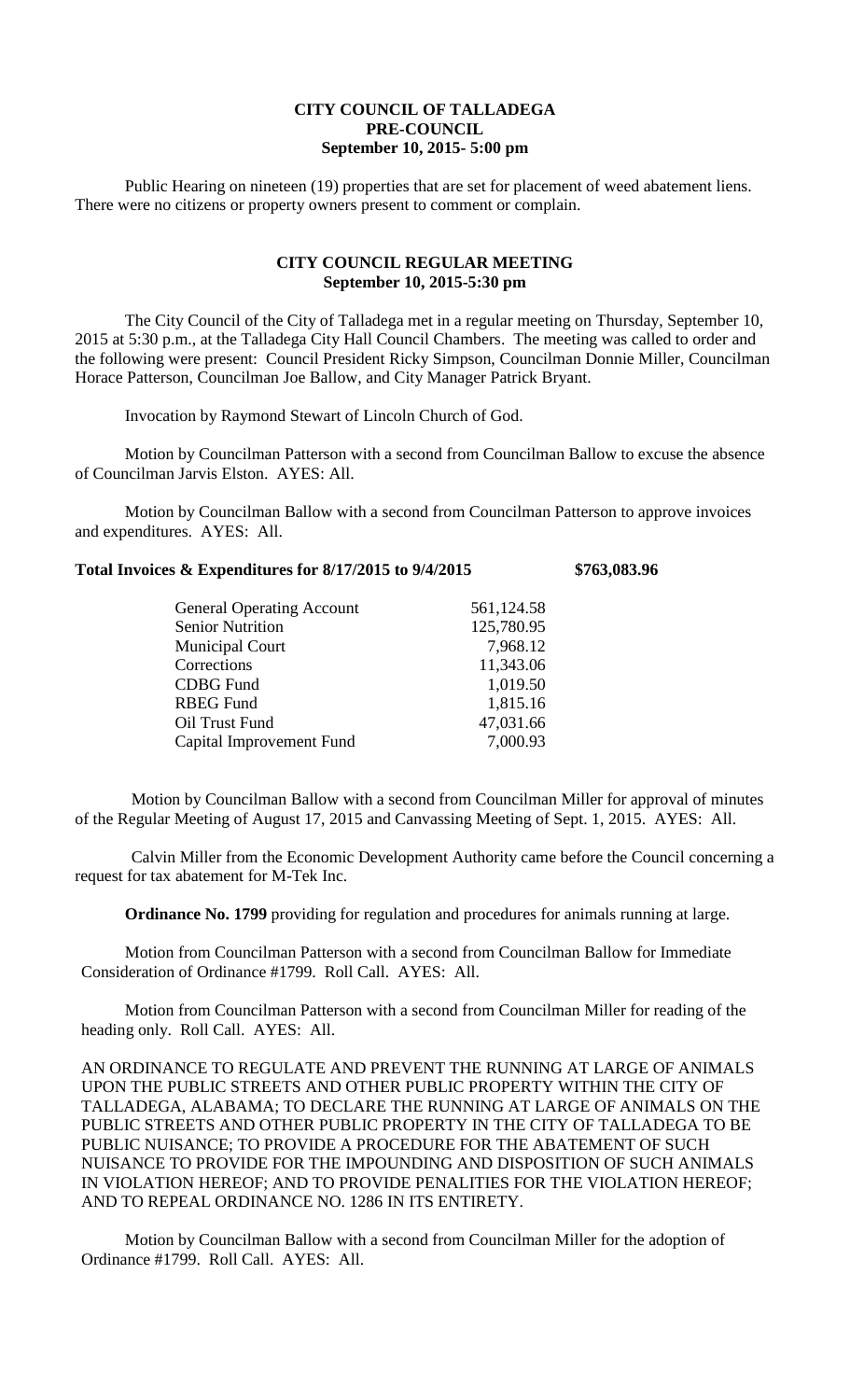**Resolution #3602-#3620** approving weed abatement liens on nineteen properties. **Resolution #3621** approving nuisance abatement for junk cars on Avenue H (Parcel ID 1306232007001000)

**Resolution #3622** approving nuisance abatement for junk cars on Coffee Street (Parcel ID 1307261007015007)

**Resolution #3623** approving nuisance abatement for five junk cars at Brecon Trailer Park (Parcel ID 1306141000004000)

Motion by Councilman Ballow with a second from Councilman Patterson for the approval of Resolution 3602-Resolution #3623. Roll Call. AYES: All.

**Resolution #3624** approving an amended tax abatement for M-Tek, Inc.'s phase 2 expansion. **Resolution #3625** approving a tax abatement for M-Tek, Inc.'s phase 3 expansion.

Motion by Councilman Miller with a second from Councilman Patterson for the approval of Resolution #3626 and Resolution #3625. Roll Call. AYES: All.

**Resolution #3626** to renew for a third year the contract with Nohab Garing (Kyocea Document Solutions) for computer repair and purchase of new computers per bid specifications.

Motion by Councilman Miller with a second from Councilman Ballow for the approval of Resolution #3626. Roll Call. AYES: All.

**Resolution #3627** to renew for a second year the contract with McCain Uniforms for Police and Fire Department uniforms per bid specifications.

Motion by Councilman Patterson with a second from Councilman Miller for the approval of Resolution #3627. Roll Call. AYES: All.

**Resolution #3628** to renew for a third year the contract with American Pest Control for pest control services per bid specifications.

Motion by Councilman Patterson with a second from Councilman Miller for the approval of Resolution #3628. Roll Call. AYES: All.

**Resolution #3629** approving a purchase contract with R.K. Allen Oil Company and The McPherson Company for petroleum, gas and oil products per bid specifications.

Motion by Councilman Ballow with a second from Councilman Patterson for the approval of Resolution #3629. Roll Call. AYES: Councilman Patterson, Councilman, Ballow, and Councilman Miller ABSTAIN: Councilman Simpson

**Resolution #3630** approving a purchase contract with C&S Chemical, Univar USA, Harcros Chemicals, Service Chemical and Chemrite for water treatment chemical per bid specifications.

Motion by Councilman Patterson with a second from Councilman Ballow for the approval of Resolution #3630. Roll Call. AYES: All.

**Resolution #3631** approving a purchase contract with Leslie Pool Mart and Chemrite for pool chemicals per bid specifications.

Motion by Councilman Patterson with a second from Councilman Miller for the approval of Resolution #3631. Roll Call. AYES: All.

**Resolution #3632** approving a purchase contract with Ferguson Supply, Southern Pipe, G&C Supply Company, Vellano, Consolidated Pipe & Supply and M&H Valve Company for Water Construction Supplies per bid specifications.

Motion by Councilman Miller with a second from Councilman Patterson for the approval of Resolution #3632. Roll Call. AYES: All.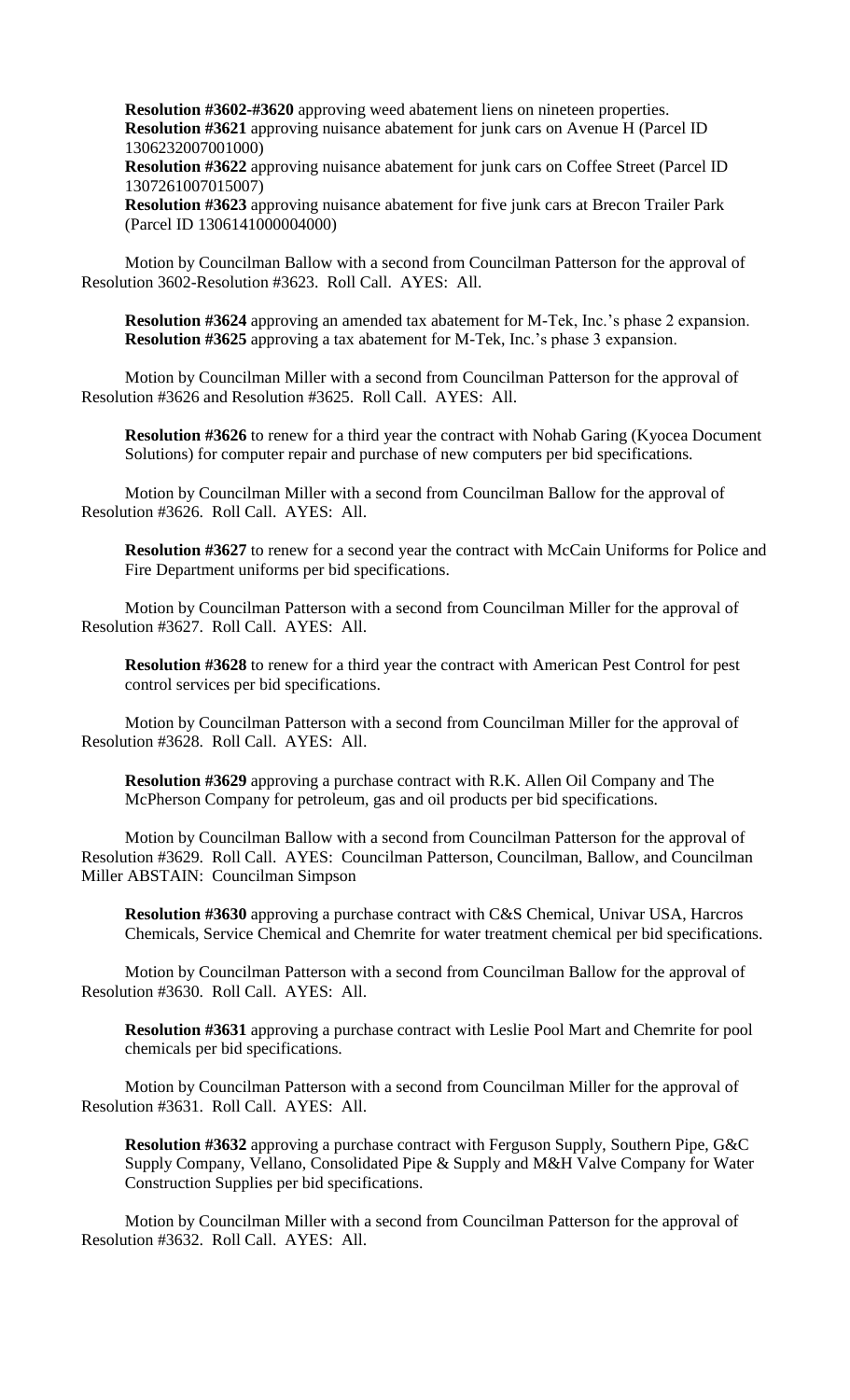**Resolution #3633** approving a purchase contract with Quill Corporation and Pitney Bowes for office supplies per bid specifications.

Motion by Councilman Ballow with a second from Councilman Patterson for the approval of Resolution #3633. Roll Call. AYES: All.

**Resolution #3634** approving a purchase contract with Brannons of Talladega for janitorial supplies per bid specifications.

Motion by Councilman Patterson with a second from Councilman Miller for the approval of Resolution #3634. Roll Call. AYES: All.

**Resolution #3635** approving a purchase contract with McCartney Construction Company Inc., Vulcan and Webb Concrete for stone/gravel products per bid specifications.

Motion by Councilman Ballow with a second from Councilman Miller for the approval of Resolution #3635. Roll Call. AYES: All.

**Resolution #3636** approving a purchase contract with Jim's Asphalt and Mid-South Paving for cold mix per bid specifications.

Motion by Councilman Miller with a second from Councilman Patterson for the approval of Resolution #3636. Roll Call. AYES: All.

**Resolution #3637** approving a purchase contract with Thompson Gas of Talladega for propane per bid specifications.

Motion by Councilman Ballow with a second from Councilman Patterson for the approval of Resolution #3637. Roll Call. AYES: All.

**Resolution #3638** approving a purchase contract with Waites Concrete Company Inc. of Talladega for concrete products per bid specifications.

Motion by Councilman Miller with a second from Councilman Patterson for the approval of Resolution #3638. Roll Call. AYES: Councilman Patterson, Councilman Ballow, Councilman Miller ABSTAIN: Councilman Simpson

**Resolution #3639** approving a purchase contract with King Tire and Waites Tire of Talladega for tire maintenance per bid specifications.

Motion by Councilman Ballow with a second from Councilman Miller for the approval of Resolution #3639. Roll Call. AYES: All.

**Resolution #3640** approving a purchase contract with Vellano of Lincoln, Alabama for plastic storm pipe per bid specifications.

Motion by Councilman Ballow with a second from Councilman Patterson for the approval of Resolution #3640. Roll Call. AYES: All.

**Resolution #3641** approving a purchase contract with Vulcan Signs and G&C Supply for traffic signs/posts per bid specifications.

Motion by Councilman Miller with a second from Councilman Patterson for the approval of Resolution #3641. Roll Call. AYES: All.

**Resolution #3642** approving a purchase contract with Michaels Menswear and Uniforms Manufacturing for employee work uniforms per bid specifications.

Motion by Councilman Ballow with a second from Councilman Miller for the approval of Resolution #3642. Roll Call. AYES: All.